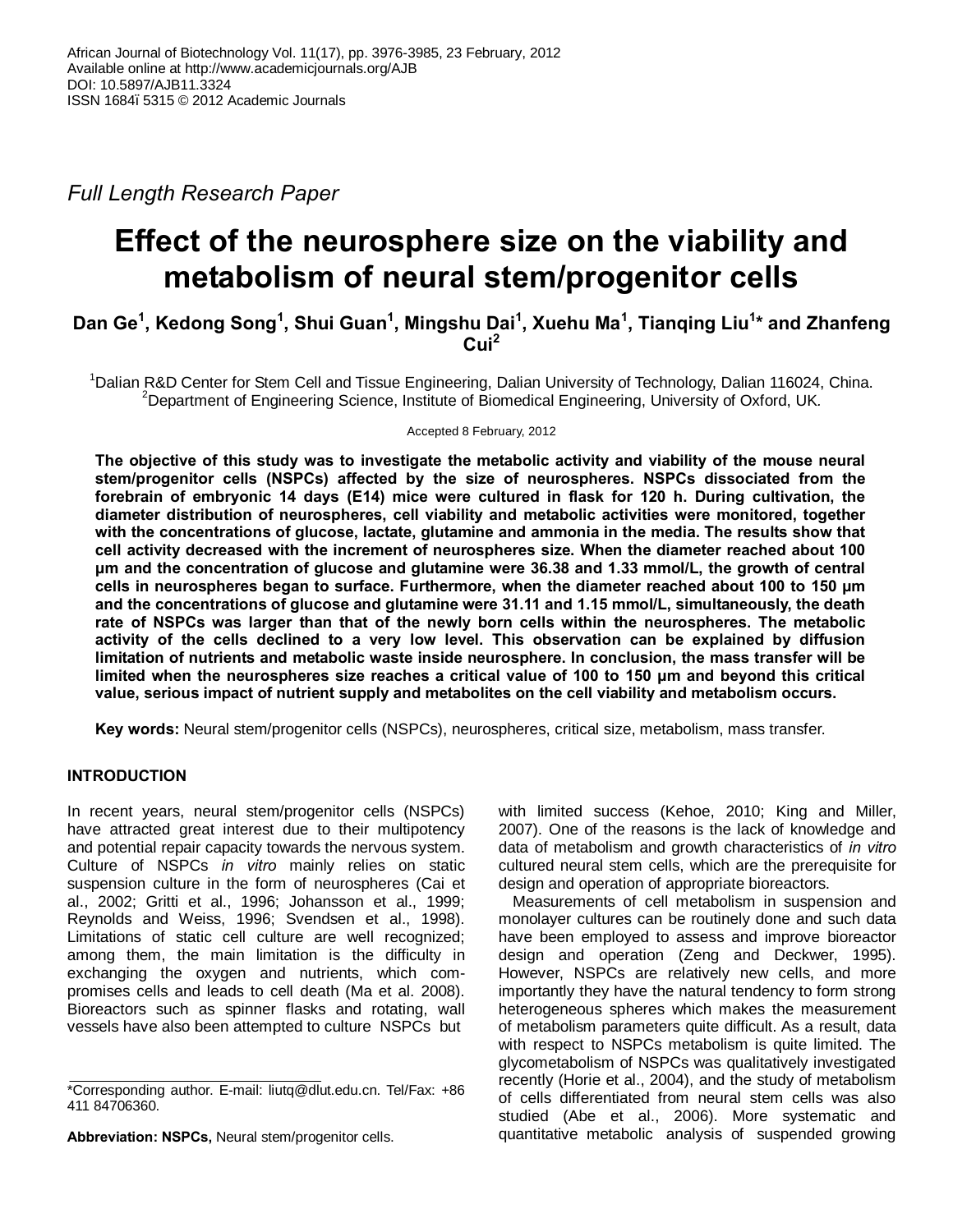neurospheres is needed, in particular, considering the size effect of the neurospheres.

It is well known that cells growth and metabolism mainly depend on glucose, the oxidation of which can provide the highest efficient energy for cell metabolism, and it can also supply sufficient carbon source for the cell growth (Vander et al., 2010). Similarly, glutamine, another important nutrient substance, provides the cells with nitrogen source and participates in the synthesis of purine, pyrimidine, polypeptide and protein (Maranga and Goochee, 2006). Glucose and glutamine are regarded as the main nutrients; hence most of the serum-free mediums used to culture NSPCs belong to the category of high glucose and glutamine. The main metabolic products are lactate and ammonia. Therefore, glucose, glutamine, lactate and ammonia are all significant in studying the metabolism of NSPCs.

The size of the neurospheres is important to the viability and metabolism of NSPCs as transfer of nutrients gradually reduces along with increasing size of neurosphere, potentially leading to the formation of a necrotic core inside neurospheres and the neurospherers become hollow inside (Moeller and Dimitrijevich, 2004). In such cases, NSPC neurospheres consist of apoptotic, necrotic and phagocytic cells (Milosevic and Schwarz, 2004). The transport of nutrients and metabolites, mainly by diffusion, the size of neurospheres thus, become one of the most significant factors that affect the cell growth inside neurosphere.

In this paper, NSPCs from the embryonic forebrain tissues of embryonic 14 days (E14) mice were isolated and culture in suspension to form the neurospheres in serum-free medium. Neurosphere size, cell viability and the concentrations of glucose, lactate, glutamine and ammonia were on-line monitored during the culture process. After that the metabolic characteristics of neurospheres were further analyzed. Moreover, this research could provide a foundation for optimizing NSPCs culture conditions *in vitro*, designing the bioreactor for NSPCs large-scale expansion and providing the parameters for substance metabolism mathematic model with which the substance distribution can be simulated from the surface of neurosphere to the center.

## **MATERIALS AND METHODS**

#### **NSPCs isolation and culture**

E14 Kunming strain mice (from the Animal Centre, Dalian Medical University, Dalian, China) were isolated following the procedure approved by the relevant ethical committee, sacrificed by cervical dislocation, and the embryonic forebrain tissues were dissociated for primary culture. The methods were described in previous literatures (Cai et al., 2002; Gritti et al., 1996; Reynolds and Weiss, 1996; Svendsen et al., 1998). Dissected tissue samples were transferred into a 15 ml test tube with 3 ml Dulbecco w modified Eagle of medium (DMEM, Sigma-Alorich, without L-glutamate, glucose, phenol red, sodium pyruvate and sodium bicarbonate) and

triturated gently using a Pasteur pipette until the suspension looked cloudy; however, 20 to 30 strokes were sufficient for this purpose. The solution was allowed to stay for 10 min in ice bath, and then the top cell suspension was transferred to another test tube. For the undissociated tissue pieces, 2 ml DMEM culture medium was added and the step was repeated until the cell suspension looked homogeneous. The cell suspensions in the two test tubes were mixed and pelleted by centrifugation at 75 g for 5 min; supernatant with much cell debris were discarded. Cells were resuspended in 1 ml serum-free primary culture medium consisting of DMEM/F12/RPMI1640 mixture (1:1:1) (F12 and RPMI1640, Gibco) supplemented with Gibco (B27) and 2 mM glutamax (Gibco) containing 10 ng/ml of basic fibroblast growth factor (bFGF) (PeproTech, Rocky Hill, NJ) and 20 ng/ml of epidermal growth factor (EGF) (PeproTech, Rocky Hill, NJ), and counted using a hemocytometer.

Then, the responded cells were transferred to 75 cm<sup>2</sup> T-flask with a seeding density of  $5\times10^4$  viable cells/ml in serum-free medium for primary culture. bFGF and EGF were replenished every three days when 1/4 medium was changed, allowing neurospheres to grow at 37°C in 95% air (21%  $O_2$ ) and 5%  $CO_2$  in a humidified chamber until they were about 150 m. Then neurospheres were harvested by centrifugation at 75 g for 3 min and then dissociated with Accutase<sup>TM</sup> (Sigma, 1x) for 15 min in 37°C water bath, with gently shaking of the centrifuge tube.

Fresh passage medium,  $N_2$  substitute for B27 of the primary culture medium was added to the cells and seeded the cells at a density of  $1\times10^5$  viable cells/ml to the 75 cm<sup>2</sup> T-flask for passage culture. The passage 3 (P3) NSPCs were used for the following analysis.

#### **Double-immunostaining for Hoechst and nestin**

For immunostaining, NSPCs were incubated in PORN/laminin coated cover-slips until 50 to 70% confluent. The cells were fixed for 10 min in 4% paraformaldehyde (Sigma, St.Louis, MO, USA) and then washed twice in 0.01M phosphate buffered saline (PBS). After blocked with 10% goat serum containing 0.25% TritonX-100, cells were stained with mouse anti-nestin (Chemicon, Temecula, CA, USA) which were diluted (1:1,000) in antibody diluent (DAKO, USA) overnight at 4°C.

The cells were washed three times with PBS and incubated for 2 h in the dark with a 1:100 dilution of fluoroscein isothiocyanate (FITC)-conjugated secondary antibody against mouse IgG (Santa Cruz Biotechnology Inc., Santa Cruz, CA, USA). After that cells were washed twice in 0.01 M PBS and incubated in PBS containing Hoechst33342 (10 ng/ml) (Sigma, St.Louis, MO, USA) for 15 min, then the cover slips were sealed with glycerol and visualized under the fluorescent microscope (Olympus, Tokyo, Japan).

#### **5-Bromo-2-deoxyuridine (BrdU) incorporation**

To identify actively proliferating cells, cells were incubated on PORN/laminin coated cover slips which were placed into 24-well plates. 5-Bromo-2-deoxyuridine (BrdU) (30 g/ml) (Sigma, St.Louis, MO, USA) was added into the cultures and incubated for 24 h before fixation with 4% paraformaldehyde. Formamide was used for DNA denaturation at 100°C for 5 min. Then cells were washed several times with PBS and incubated for 1.5 h with a 1:50 dilution of the monoclonal mouse IgG anti-BrdU (Sigma, St.Louis, MO, USA) at 37°C. Cells incorporating BrdU were identified by rhodamine-conjugated secondary antibody against mouse IgG (1:500 dilution) (Santa Cruz Biotechnology Inc., Santa Cruz, CA, USA).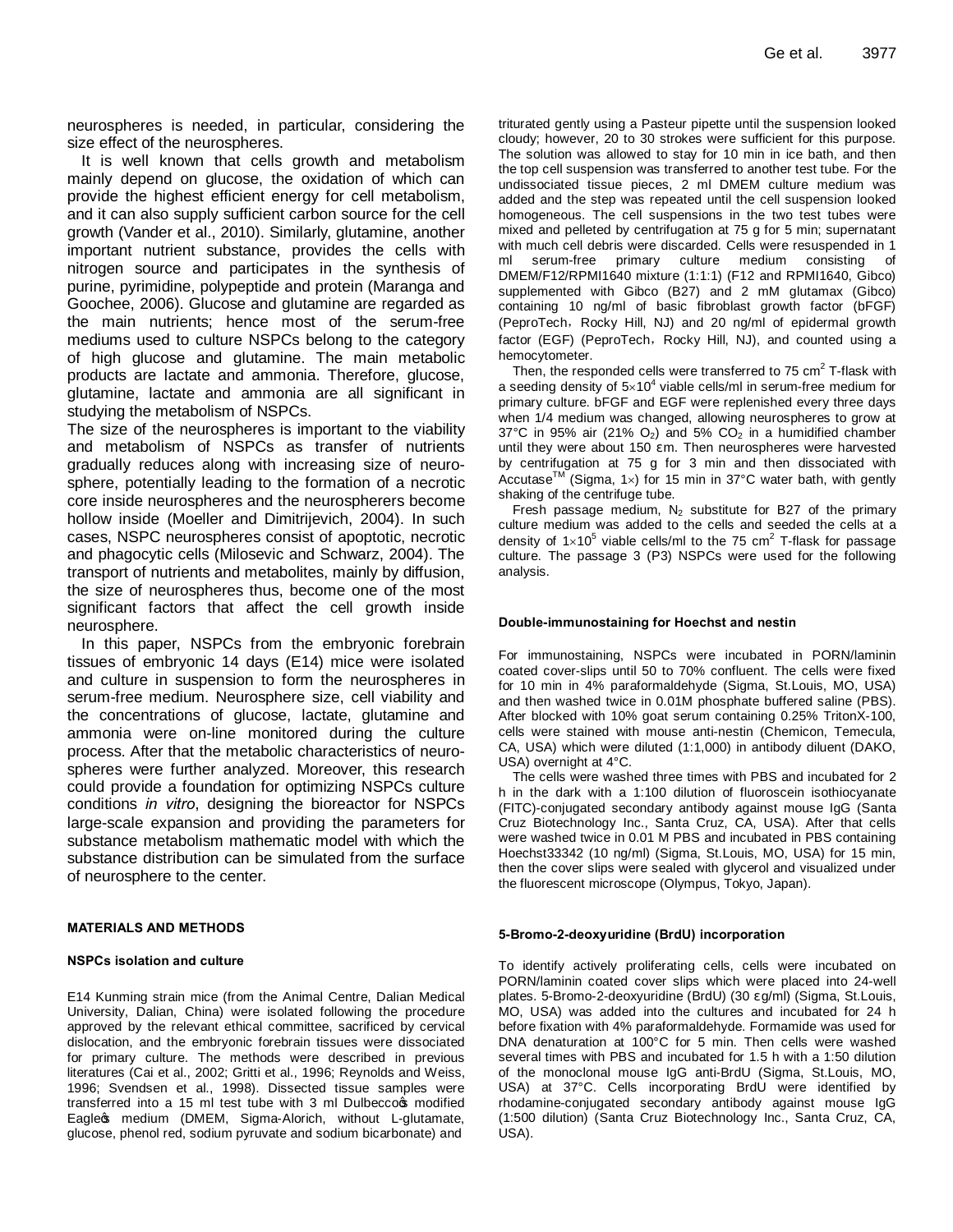#### **Analysis of viability**

Cell viability was measured by the Cell counting Kit-8 (CCK-8) assay (Dojindo Laboratories, Kumamoto, Japan) as described previously (Guan et al., 2009; Kanemura et al., 2002). Briefly, cell suspension (1x106 cells/ml) were diluted into a serial different grads concentrations (from  $1 \times 10^6$  to  $1.5 \times 10^4$  cells/ml), after adding 10 l CCK-8 solution into the cell suspension incubated at 37°C in  $5\%$  CO<sub>2</sub> for 4 h. Absorbance was read at 450 nm using a microplate reader (Microplate reader, Bio-Tek, USA) to make a standard curve about the absorbance and the viable cell number. To assay the NSPCs growth status, cells were detected using the CCK-8 every 12 h, and the cell viability was determined according to the standard curved made previously.

## **Determination of neurospheres size**

To determine size of the neurospheres at different culture time, 10 bright field images were randomly captured, respectively at each of the predefined time points of 12, 36, 60 and 72 h under the inverted microscope (Olympus, Tokyo, Japan). The size of the neurospheres was determined using image analysis and number of the neuroshperes were counted and grouped according to their diameters, 0 to 50 m, 50 to 100 m and 100 to150 m.

#### **Metabolite analysis**

To detect changes in glucose, lactate and glutamine concentrations during cell culture, culture samples were collected at each predefined time points and determined by using a semi-automatic analyzer (Shanghai ANTAI Diagnostics Co. Ltd., China) with glucose, lactate and glutamine concentration detecting kits (Nanjing Institute of Biological Engineering, China) for every 12 h in the time of culture. Ammonia concentration was determined by using indophenol blue colorimetry assay.

#### **Metabolic parameter calculation**

Cell-specific growth rate is one of the most important parameters in biotechnological processes. The relationships between cell-specific growth rate, substrate consumption and product formation are crucial for monitoring and controlling cell culture processes. The cell-specific growth rate was calculated for any given time point using the following equation:

$$
\mu = \frac{dQ(t)}{Q(t)dt} \tag{1}
$$

Cell-specific consumption rates of the substrates (glucose and glutamine) were calculated for any given time point using the following equations:

$$
q_{\text{glu}} = V \frac{d \ C_{\text{glu}}}{Q(t) dt} \qquad q_{\text{glu}} = V \frac{d \ C_{\text{glu}}}{Q(t) dt} \tag{2}
$$

The equation describing the cell-specific product rate is given as:

$$
P_{lac} = V \frac{d \ C_{lac}}{Q(t) dt} \qquad P_{NH3} = V \frac{d \ C_{NH3}}{Q(t) dt}
$$
 (3)

The cell yield coefficient equations describing the relationship between the number of cells and consumption of the substrates (glucose and glutamine) are given as:

$$
Y \, \frac{\mu}{q_{\rm glu}} = \frac{\mu}{q_{\rm glu}} \qquad \qquad Y \, \frac{\mu}{q_{\rm glu}} = \frac{\mu}{q_{\rm glu}} \tag{4}
$$

The product yield coefficient equations describing the relationship between the yield of products (lactate and ammonia) and consumption of the substrates (glucose and glutamine) were given as:

$$
Y_{lac/_{glu}} = \frac{p_{lac}}{q_{glu}} Y_{NH3} = \frac{p_{NH3}}{q_{glu}}
$$
 (5)

Where, Q is the number of the living cells; V is the volume of the culture system (L) and C is the concentration (mmol/L).

#### **Statistical analysis**

All of the data were expressed as the mean  $\pm$  SD from the three parallel experiments and significant differences were assessed by either the Student t-test or the analysis of variance (ANOVA) test. Differences were considered significant when the p-value was less than 0.05.

## **RESULTS**

#### **Growth morphology of isolated mouse NSPCs**

NSPCs derived from the embryonic forebrain tissues of E14 mouse began to form the suspended neurospheres 2 days after passage culture. After 5 to 6 days, average diameter of the floating spheres grew up to around 150 m and all of the neurospheres could be identified by their phase bright appearance with obvious diffraction rings (Figure 1A).

#### **Identification of NSPCs proliferation**

Neurospheres of P3 was stained for identification of the NSPCs marker protein nestin and proliferative capacity. The results in Figure 1B showed that a large number of cells in neruospheres were nestin-positive. In addition, BrdU positive result is shown in Figure 1C. Therefore, the cultured cells were NSPCs and can be used in our next study.

## **Cellular activity in different sized of neurospheres**

To investigate the correlation between viable cells in neurospheres and neurosphere size during proliferation, the growth curve of neurosphere cells in 5 days and the diameter of neurospheres were measured at the same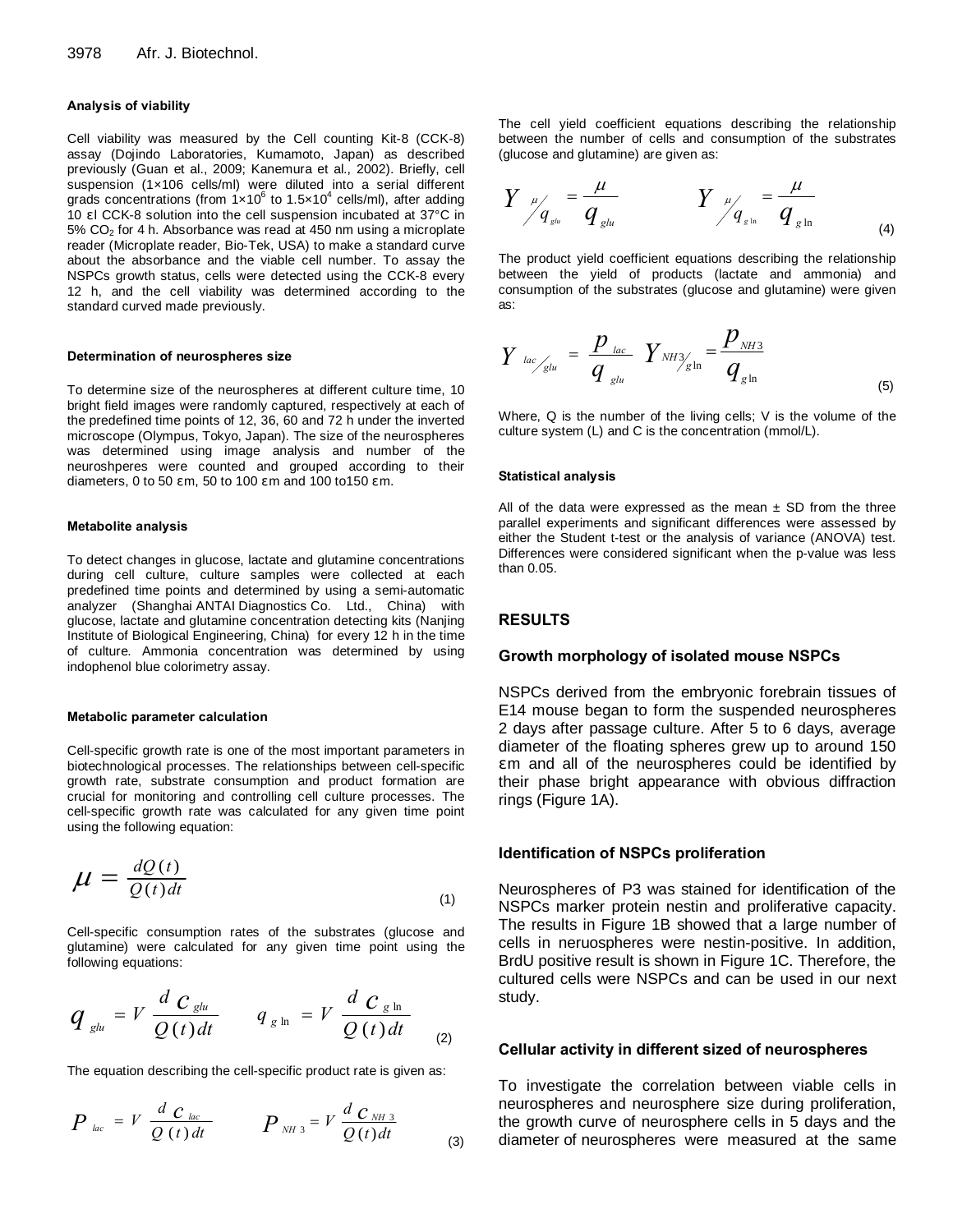

**Figure 1.** The morphology, differentiation and proliferation of neurospheres. A, Neurospheres formed by the passage of 3 NSPCs after 5 days culture; B, NSPCs stained by Nestin/Hoechst fluorescence; C, BrdU fluorescence stained cells; A-C, ×100.



Figure 2. Growth curve and the cell-specific growth rates () of NSPCs.

time. The results in Figures 2 and 3 showed that within the first 80 h, the cells showed typical exponential growth phase and the cell number increased about 3-fold. At the same time, the diameter of neurospheres increased from 0 to 50 m to 50 to 100 m. All these results indicated that the diameter of neurospheres was less than 100

m108 h, the diameter of most neurospheres was in 100 to 150 m, and the activities of NSPCs represented a rapid declination, which was not observed in other cells that within 0 to 80 h, and the growth curve of neurosphere cells was relatively stable. However, in the period of 80 to grew in non-spherical pattern. This special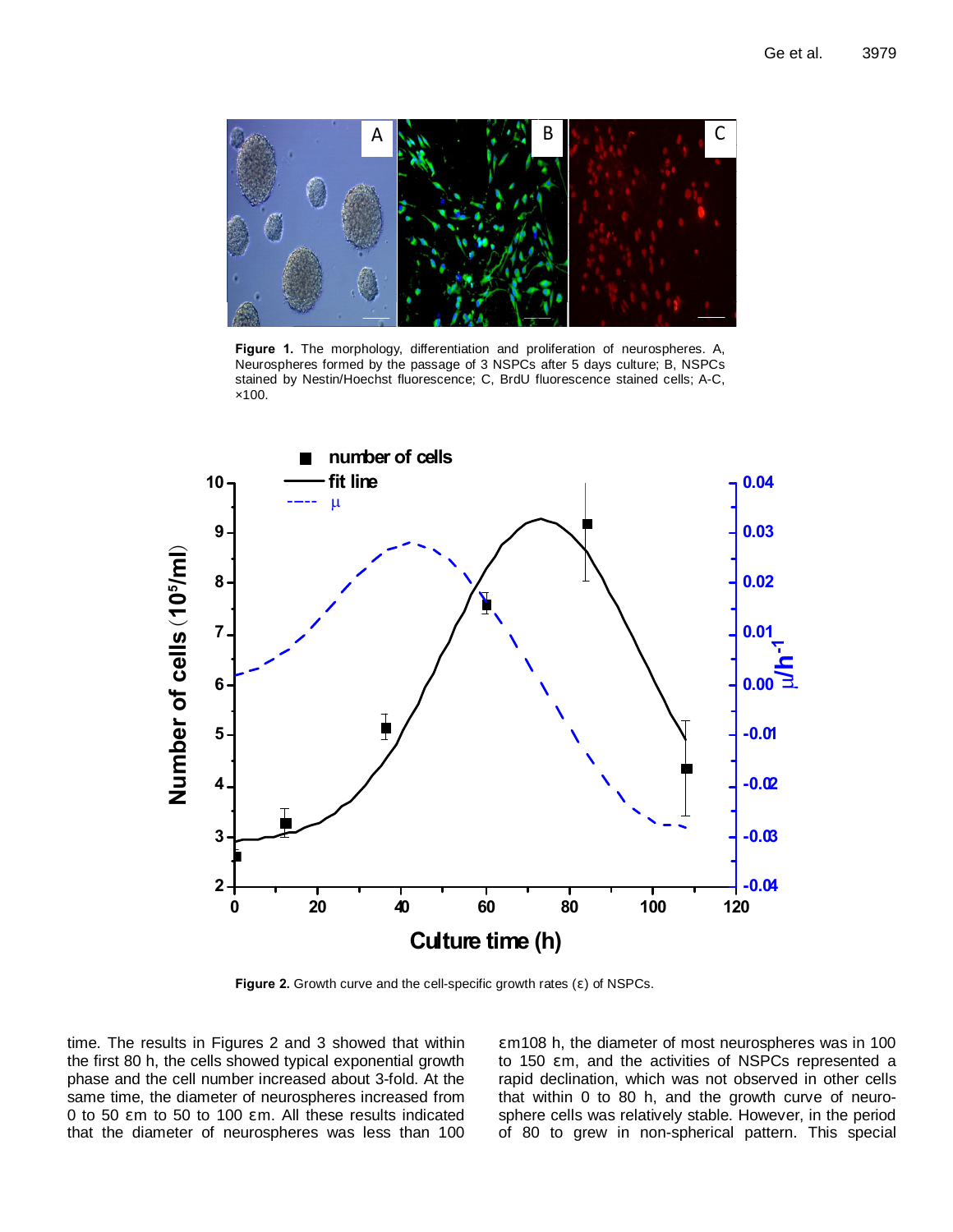

**Figure 3.** Distribution of neurospheres diameter at different culture time.

growth curve of NSPCs resulted from the neurosphere pattern. With the increase in neurosphere size, nutrient supply and metabolic waste removal became limited, resulting in large and rapid death of neurospheres in the cells.

It can also be figured out that cell-specific growth rate ( ) and proliferative ability of cells in the neurospheres continued to increase from 0 to 48 h of the culture time, and the diameters of most neurospheres were less than 100 m in this period. Within 48 to 72 h, the neurospheres diameter reached about 100 m; the proliferative ability of cells began to decrease although cell-specific growth rate remained positive. After 80 h, the diameter of most neurospheres exceeded 100 m and the cell-specific growth rate turned negative value indicating that the number of cell began to reduce.

# **Metabolism of glucose and lactate**

Glucose consumption and lactate production during the time of NSPCs culture are shown in Figures 4 and 5. The concentration of glucose decreased steadily over time from the initial 40.8 to 27.3 mmol/L. Consistently, the special rate of glucose consumption (qglu) firstly increased to the maximum value  $3.27 \times 10^{-10}$  mmol/cell/h up to 36 h, then, qglu began to decrease to minimum value  $1.15\times10^{-10}$  mmol/cell/h. On the other hand, the concentration of lactate increased gradually all over the culture time, but the ascending trend became slower after 48 h in the process of culture. At the end of 120 h culture, the lactate concentration was 7.4 mmol/L which was still lower than the inhibitory lactate concentration of 20 mM for mammalian cells (Ozturk et al., 1997; Patel et al., 2000). Meanwhile, the cell-specific lactate production rate (Plac) decreased rapidly from 4.00 to 0.31 mmol/cell/h.

# **Metabolism of glutamine and ammonia**

The consumption of glutamine and production of ammonia during the neurosphere culture are shown in Figures 6 and 7. It can be observed that the concentration of glutamine decreased steadily from 2.09 to 0.8 mmol/L and the cell-specific glutamine consumption rate (qgln) also decreased all the time during culture from  $5.02\times10^{-11}$  to 1.67 $\times10^{-11}$  mmol/cell/h. The qgln showed that the decrease in qgln was slow during the first 24 h, while it became rapid between 24 to 48 h, after 48 h it was slow again.

Ammonia, a by-product of glutamine metabolism has a more harmful effect to cells than lactate. It can be observed from Figure 7 that the concentration of ammonia increased rapidly from 0 to 1.11 mmol/L and then became stable. At the same time, the cell-special ammonia production rate (PNH3) decreased sharply from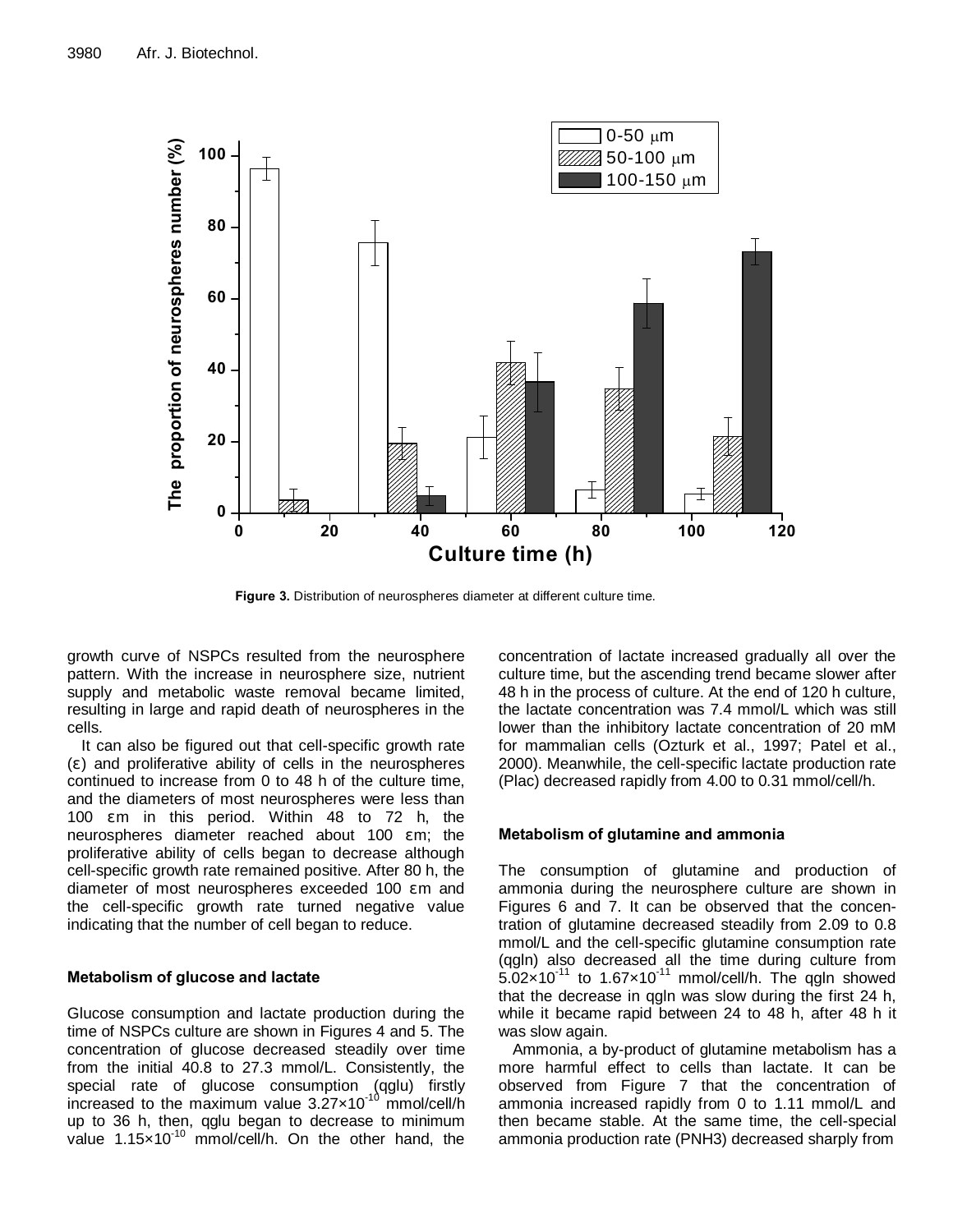

**Figure 4.** Glucose concentration curve and the cell-special glucose consumption rate (qglu) curve.



**Figure 5.** Lactate concentration curve and the cell-specific lactate production rate (Plac) curve.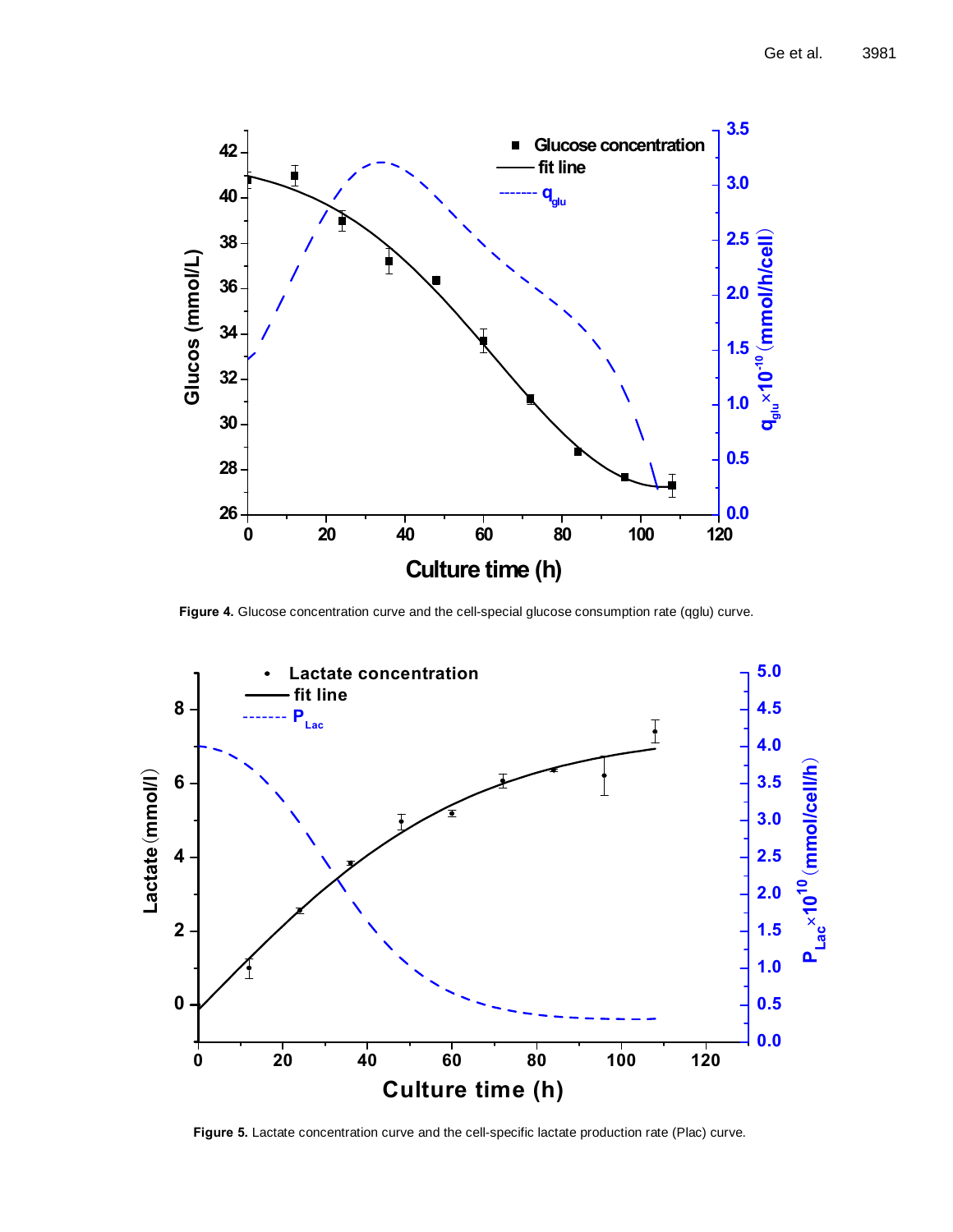

**Figure 6.** Glutamine concentration curve and the cell-specific glutamine consumption rate.

 $2.95 \times 10^{-11}$  to  $0.25 \times 10^{-11}$  mmol/cell/h.

## **Cell yield coefficient and product yield coefficient**

As shown in Figures 8 and 9, the cell yield coefficient Y /qglu and Y /qgln had a similar trend in the neurosphere continuous culture process. They were both climbing up the peaks of the curves at 48 h  $(0.88 \times 10^8)$ cells/mmol,  $12.19\times10^{8}$  cells/mmol), then decreased rapidly to a negative value at 72 h. As for the product yield coefficient, Ylac/glu decreased rapidly from 3.09 to 0.22; YNH3/gln also decreased, but the downtrend was gradual relative to Ylac/glu after reaching a peak value of 0.59 then decreased to the lowest point 0.15.

# **DISCUSSION**

The application of NSPCs for the treatment of neurological disorders (for example, Parkinsonos disease) is a significant program in regenerative medicine field (Conti et al., 2006; Kim, 2007; Lim et al., 2007). It is well known that NSPCs *in vitro* usually form spheres from a single cell with suspension culture technique (Deleyrolle and Reynolds, 2009; Ostenfeld et al., 2002; Svendsen et al., 1998). Lots of investigations have been reported about

mouse NSPCs proliferation, differentiation and spontaneous apoptosis *in vitro* in neurospheres (Abe et al., 2006; Milosevic et al., 2006; Nelson et al., 2008) as well as morphological and ultra-structural characterization of neurospheres. However, little is known about the metabolism characteristics of *in vitro* cultured NSPCs, which compels us to optimize the NSPCs culture conditions *in vitro* and design appropriate bioreactor for NSPCs largescale expansion. The main objective of this study was to investigate the NSPCs metabolic activity with respect to the sizes of neurospheres. Toward this end, we monitored the changes in neurospheres sizes, cell viability and the change in concentrations of glucose, lactate, glutamine and ammonia in the media during the whole cells cultivation. At the same time, we calculated the , qglu, Plac, qgln, PNH3, Y /qglu and Y /qgln. The results show the mass transfer of the nutrients and metabolic waste was limited when the neurospheres size reaches a critical value of 100 to 150 m, and beyond this critical value, serious impact of nutrient supply and metabolites on the cell viability and metabolism occurs. This conclusion was verified by the calculations of , qglu, Plac, qgln, PNH3, Y /qglu and Y /qgln.

Cell-special growth rate (*μ*) is a global measurement of proliferation performance of a cell culture population providing a quantitative parameter for cell growth during the exponential phase (Dos et al., 2010). So we first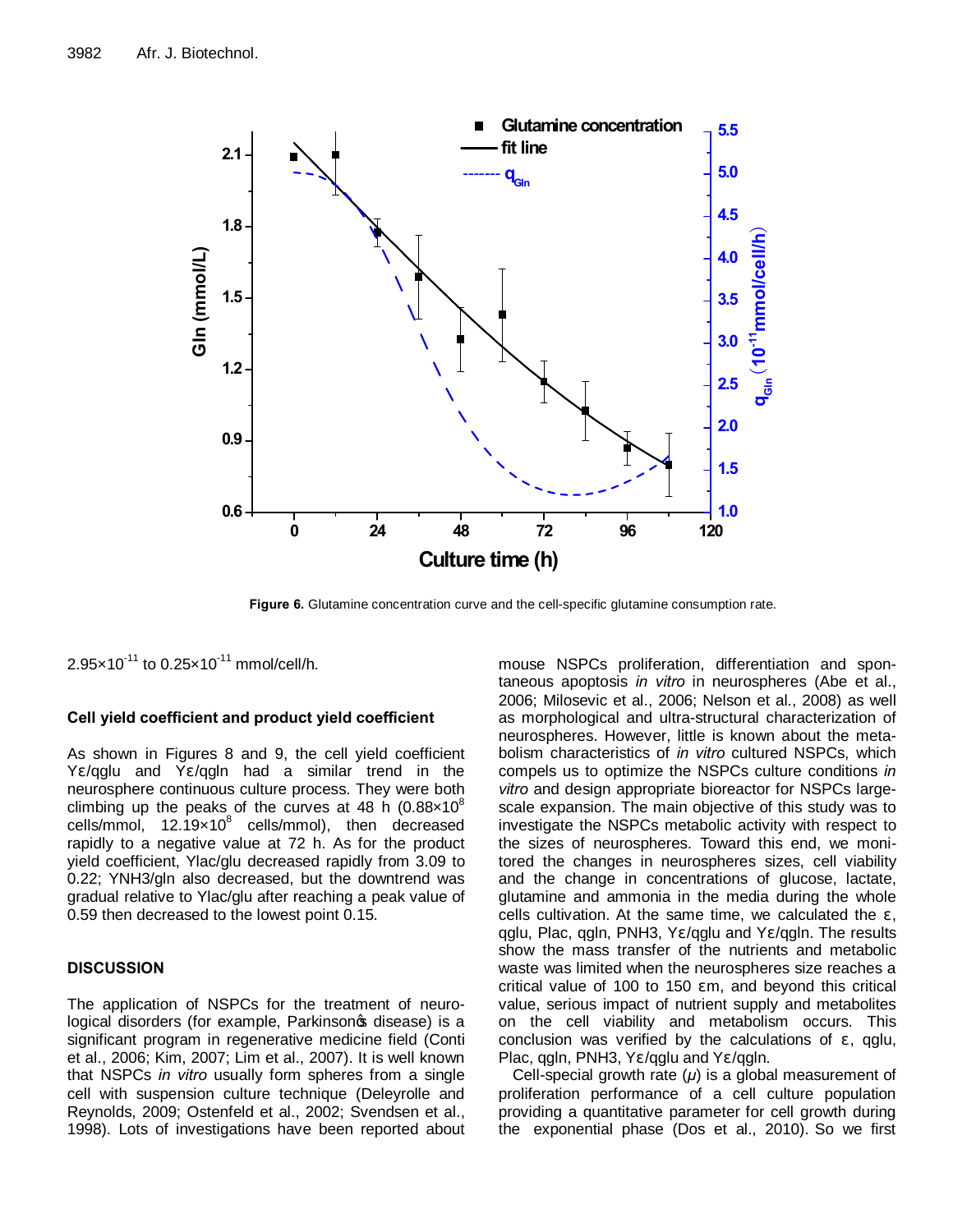

Figure 7. NH<sub>3</sub> concentration curve and the cell-special ammonia production rate (P<sub>NH3</sub>) curve.



Figure 8. Curves of Y /qglu and Ylac/glu.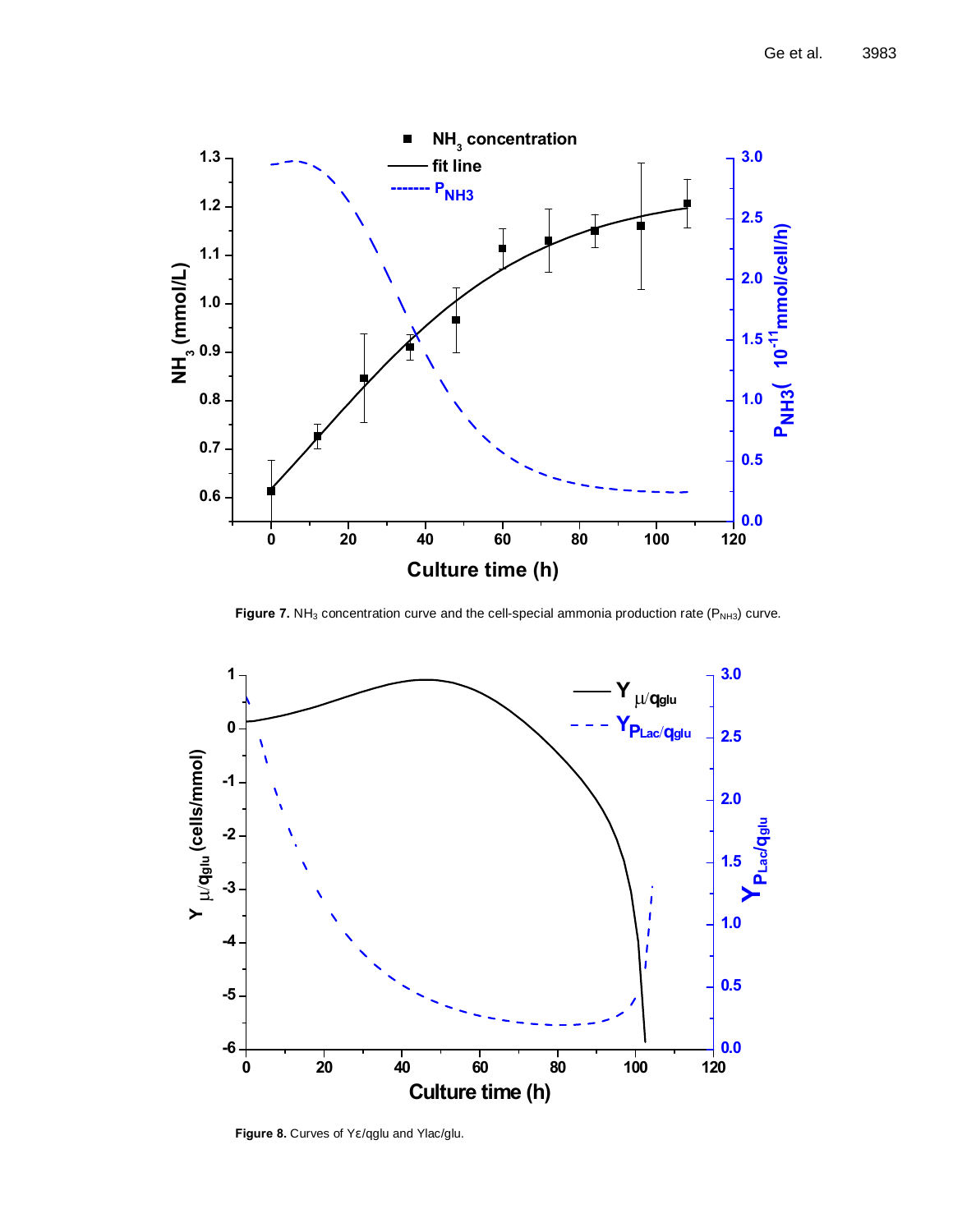

Figure 9. Curves of Y /qgln and YNH3/gln.

analyzed the change of *μ* with different size of neurospheres and found it varied and was considerably influenced by the size of neurospheres, unlike nonaggregating cells. Quite obvious and distinct distributions of nutrients and metabolites as well as oxygen inside neurospheres can affect the cell metabolism, which in turn can result in the variation of cellular growth and viability.

Glucose and glutamine are the major energy sources for animal cells in standard culture medium. The fate of glucose in cells is to generate the lactate by anaerobic glycolysis or acetyl-CoA into the tricarboxylic acid (TCA) cycle by a number of intermediate metabolites (Xie and Wang, 1994). The switch between the glycolysis and the TCA cycle is closely linked to the availability of oxygen. Oxygen is required for the electron transport chain to function which recycles nicotinamide adenine dinucleotide (NADH) back to  $NAD<sup>+</sup>$  and flavin adenine dinucleotide (FADH2) back to FADH, providing  $NAD^+$  and FADH are required by enzymes in the TCA cycle. If the oxygen supply to cells is low, NAD<sup>+</sup> and FADH levels fall, the TCA cycle cannot proceed forward, and the cell must resort to anaerobic glycolysis to continue making adenosine-5'-triphosphate (ATP). On the other hand, the accumulation of metabolic byproducts, lactic acid and ammonia, will limit cell yields. In our experiment, we found that high glucose concentration was needed as carbon source and energy source for cell proliferating during the first 0 to 36 h. At this time, the diameter of neurospheres were mainly under 50 m and small enough for nutriment and  $O<sub>2</sub>$  transfer as well as the metabolic by-product removal. As a result, the qglu rapidly increased. But on the other hand, the high concentration of glucose in the culture medium would cause the cells to use the glucose via glycolysis pathway. Therefore, the utilization of glucose was incomplete, only a fraction of glucose entered the TCA cycle for supplying the energy and a mass of lactate was produced. With the decrease of glucose concentration, the more glucose switch to the higher-efficient TCA cycle, and the Plac decreased markedly. After 36 h, with the increase of the size of neurospheres and the decrease of glucose concentration inside and outside neurospheres, both qglu and Plac also declined.

Additionally, the initial concentration of glutamine of about 2 mmol/L was lower than the initial concentration of glucose in the culture medium; glycolysis has provided a majority of energy and the complete oxidation of glutamine for energy was limited in cells. For this reason, most of the glutamine was used for biosynthesis through incomplete oxidation metabolism pathway and more ammonia was produced as the metabolic by-products during this period. As the main energy supplier, the concentration of glucose could not meet the demands of NSPCs within the neurospheres due to the increase of their size. Following to this, the metabolic pathway